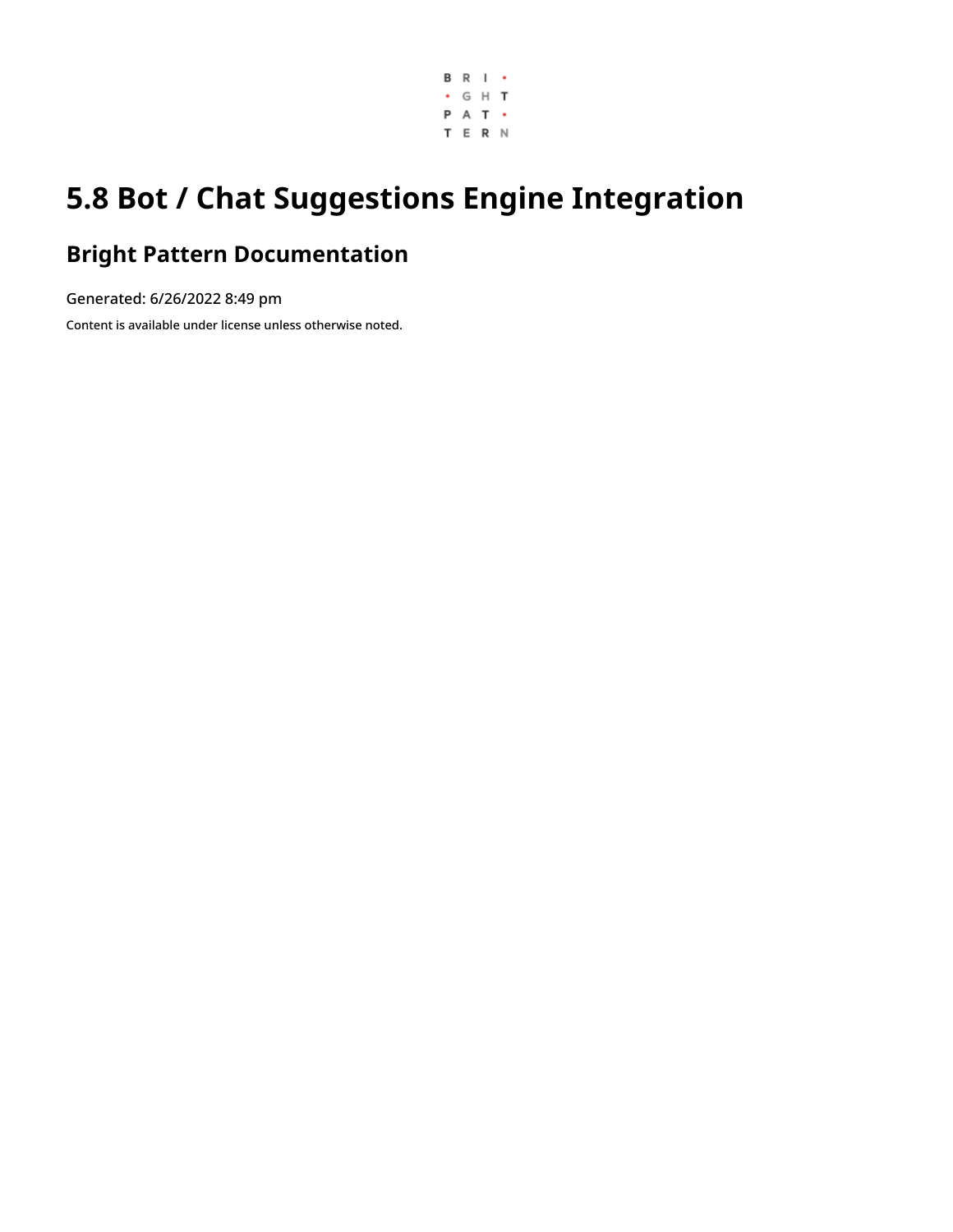#### **Table of Contents**

<span id="page-1-0"></span>

| <b>Table of Contents</b>              |   |
|---------------------------------------|---|
| Set up an AWS Lex Integration Account |   |
| Procedure                             | З |
| Step 1: Add integration account       | З |
| Step 2: Edit properties               |   |
| Name                                  |   |
| Type                                  |   |
| User ID                               |   |
| Bot name                              |   |
| Bot alias                             |   |
| Access key                            |   |
| Secret key                            |   |
| Region                                |   |
| Max API calls per day                 |   |
| Step 3: Save properties               |   |
| <b>Recommended Reading</b>            |   |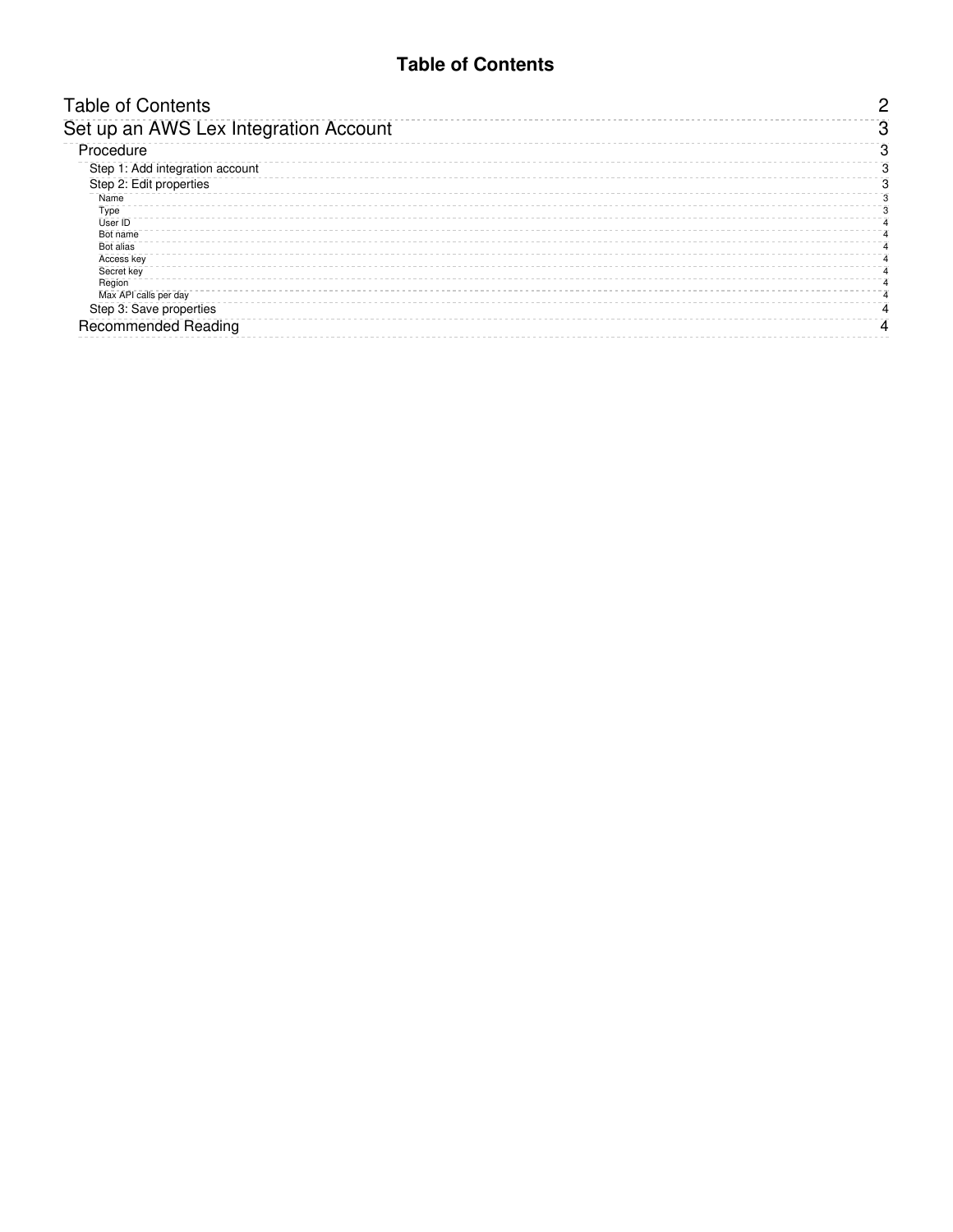1. REDIRECT [5.3:Tutorials-for-admins/AI/HowtoAddBotChatSuggestionsEngine](https://help.brightpattern.com/5.3:Tutorials-for-admins/AI/HowtoAddBotChatSuggestionsEngine)

## <span id="page-2-0"></span>**Set up an AWS Lex Integration Account**

Integrations with AWS Lex are enabled through [integration](https://help.brightpattern.com/5.8:Contact-center-administrator-guide/CallCenterConfiguration/IntegrationAccounts/BotChatSuggestionsEngine/?action=html-localimages-export#topic_contact-center-administrator-guide.2Fintegrationaccounts) accounts, which store the credentials of third-party services so that Bright Pattern Contact Center can access and work with them.

In this article, you will learn how to set up your AWS Lex bot/chat suggestions engine integration account and edit its properties.

Please note that Bright Pattern only supports version 1 Amazon Lex bots at this time.

### <span id="page-2-1"></span>**Procedure**

#### <span id="page-2-2"></span>**Step 1: Add integration account**

Add a bot/chat [suggestions](https://help.brightpattern.com/5.8:Contact-center-administrator-guide/CallCenterConfiguration/IntegrationAccounts/BotChatSuggestionsEngine/?action=html-localimages-export#topic_tutorials-for-admins.2Fhowtoaddbotchatsuggestionsengine) engine integration account, and select type **AWS Lex**.

#### <span id="page-2-3"></span>**Step 2: Edit properties**

In the Properties dialog, enter the credentials of your AWS Lex bot instance as follows. This allows Bright Pattern to access your bot and use it in chat interactions.

|                           | <b>Properties</b> |
|---------------------------|-------------------|
|                           |                   |
| Name:                     | Lex bot           |
| <b>Type</b>               | <b>AWS Lex</b>    |
| User ID:                  | 532998364758      |
| Bot name:                 | TripBooker        |
| Bot alias:                | <b>MyAlias</b>    |
| Access key:               |                   |
| Secret key:               | $•••••••••$       |
| Region:                   | us-east-1         |
| Max API calls per<br>day: | 1000              |

AWS Lex bot/chat suggestions engine integration account properties

#### <span id="page-2-4"></span>**Name**

The unique name of this integration account (any). Because you can have multiple integration accounts of the same type, it is helpful to have a descriptive, memorable name.

#### <span id="page-2-5"></span>**Type**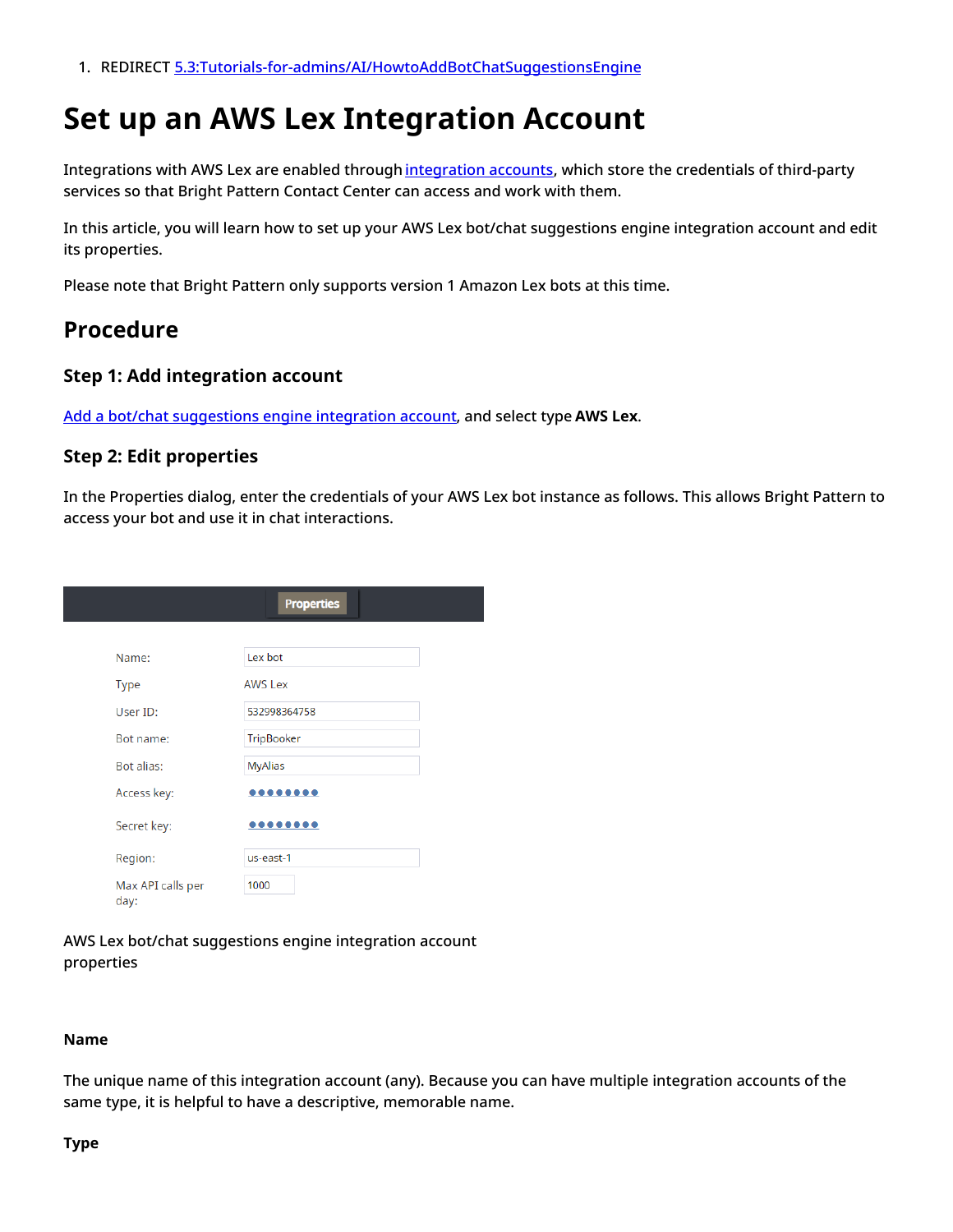By default, the type is "AWS Lex" because you selected this type when adding the account.

#### <span id="page-3-0"></span>**User ID**

Your AWS Account ID.

Find it in AWS by going to*My Account > Account Settings*.

#### <span id="page-3-1"></span>**Bot name**

The bot name (e.g., "TripBooker"); note this may be different than the bot alias (see below).

Find it in AWS by going to*Amazon Lex > Bots (select the name of your bot) > Settings*.

#### <span id="page-3-2"></span>**Bot alias**

The alias name (if any).

It's possible to save multiple versions of your bot, each with different intents and configurations. A*bot alias* is the name of the version of the bot.

#### <span id="page-3-3"></span>**Access key**

The access key ID (e.g., AKIAIOSFODNN7EXAMPLE).

You need to set up an access key for AWS Identity and Access Management (IAM) service to get this. [SeeManaging](https://docs.aws.amazon.com/IAM/latest/UserGuide/id_credentials_access-keys.html) Access Keys for IAM Users and AWS [Management](https://console.aws.amazon.com/iam/) Console.

#### <span id="page-3-4"></span>**Secret key**

The secret access key (e.g., wJalrXUtnFEMI/K7MDENG/bPxRfiCYEXAMPLEKEY)

#### <span id="page-3-5"></span>**Region**

The region for your bot instance (e.g., "us-east-1")

#### <span id="page-3-6"></span>**Max API calls per day**

The maximum number of calls that can be done each day. This limit is here to keep your account from being charged for additional calls beyond what is included in a free account.

#### <span id="page-3-7"></span>**Step 3: Save properties**

Click **Apply** at the bottom of the screen to save your account properties. Your AWS Lex integration configuration is now complete.

### <span id="page-3-8"></span>**Recommended Reading**

For more information on bots, see:

- How to Create an [Amazon](https://help.brightpattern.com/5.3:Tutorials-for-admins/HowtoCreateAmazonLexBot) Lex Bot
- Bot/Chat [Suggestions](https://help.brightpattern.com/5.3:Contact-center-administrator-guide/IntegrationAccounts/BotChatSuggestionsEngine) Engine
- **How to Add a Bot/Chat [Suggestions](https://help.brightpattern.com/5.3:Tutorials-for-admins/HowtoAddBotChatSuggestionsEngine) Engine**
- How to [Integrate](https://help.brightpattern.com/5.3:Contact-center-administrator-guide/HowtoIntegrateBotswithChat) Bots with Chat